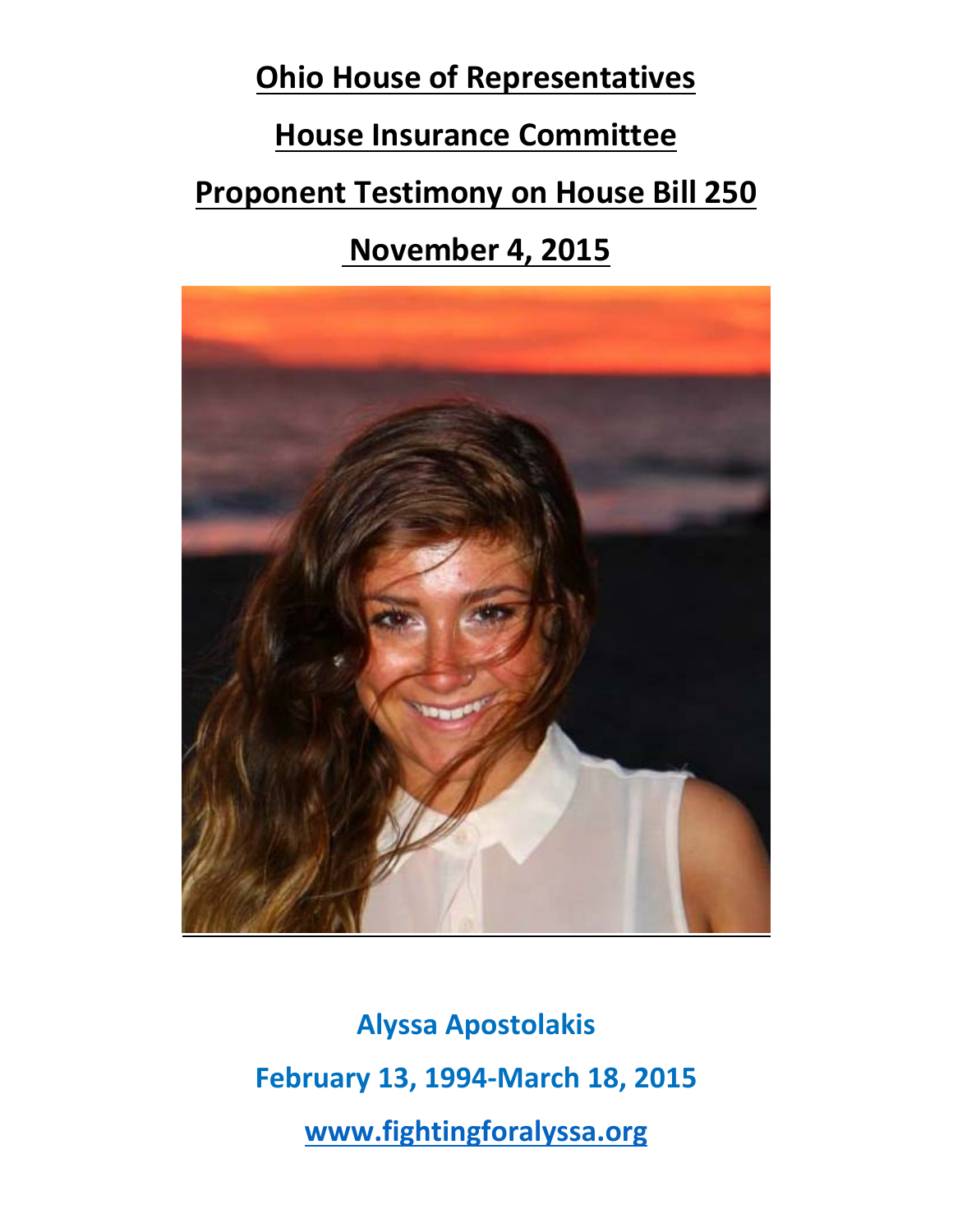Hello, thank you for this opportunity to speak. My name is Brian Malone and this is my wife Lea Heidman. We are from Medina, Ohio.

This past March, our daughter Alyssa passed away from a heroin overdose. She had just turned 21 in February. She was a vivacious loving person, bubbling with life and always helping others. She spent her time in college, working, donating her time to philanthropies, and using heroin. It was her dirty little secret that she was ashamed of.

When she was an adolescent, she was prescribed pain killers many times due to frequent injuries… a broken leg, a broken arm, and extensive oral surgeries. She was given prescriptions of 30 and sometimes more to be dispensed as needed for pain. She usually took them multiple times a day. The doctors would tell us to "stay ahead of the pain" and suggested that we wake her up when she was sleeping and give her the pain killers. We listened to and obeyed the doctors. They were the "subject matter experts."

Alyssa enjoyed the euphoria she received from taking pain killers and it was easy for her to medicate herself. They sold them at school rampantly, and without stigma. They were usually left‐over prescriptions from other kids and their parents. They were from a doctor and were pills given to them, previously, by their loving parents.

Alyssa became an addict, with an addict's brain, and at the age of 16, she intentionally overdosed on prescription pills. She was in and out of treatment for the next two years.

In 2012, she graduated from a therapeutic behavioral high school and went to college in Asheville, North Carolina. She had a boyfriend who